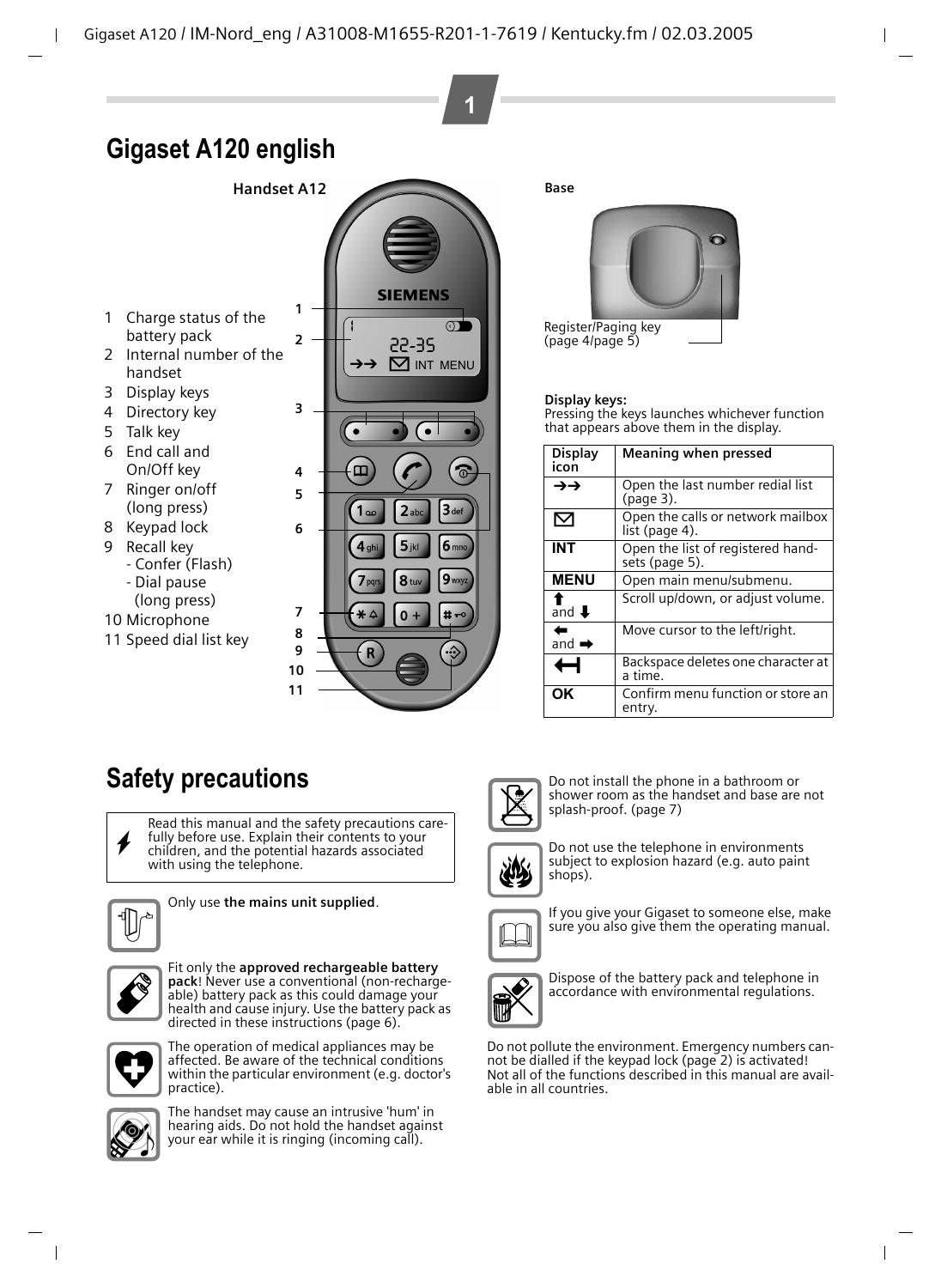# **2**

# **Setting up the telephone for use**

## <span id="page-1-2"></span>**Step 1: Connecting the base**



**Connect the phone jack with the phone cord**  $\mathbb{O}$ and the **mains units (230 V) with the power cord** 2 as shown. Place the cords in the cord recesses. The two cords must **be plugged in at all times**.

◆ Use **only the mains unit supplied** (see the bottom of the base).

◆ If you ever purchase another phone cord from a store, ensure that the phone conductors are correctly connected: 3-4 connection of the telephone conductors/EURO CTR37.

◆ The range may be affected if the telephone is wall mounted.

## **Step 2: Setting up the handset**

### **Fitting the battery pack**

 $\boldsymbol{\ast}$ 



- ◆ **To open** the battery compartment, push the tongue on the battery cover inwards (see picture on left) and lift off the cover.
- ◆ Fit the left side of the battery pack under the clips then press down on the right side so that the pack snaps home.
- Plug the jack firmly into the socket (see picture on right).
- ◆ **To close** the battery compartment, position the cover and press until it snaps home.

◆ Only insert the recommended rechargeable **battery pack**, i.e. never use a normal battery pack as this could damage your health and cause injury.

◆ Never use non-Siemens battery chargers as this could damage the battery pack.

### **Step 3: Registering the handset to the base and charging the battery pack**

Place your handset in the base with the **display facing forwards**. The handset will now register **automatically** to the base. For procedure [see](#page-3-2)  [page 4](#page-3-2).

### <span id="page-1-1"></span>**Charging the battery pack**

To charge the battery pack, leave the handset in the base for approx. ten hours. The battery pack is now fully charged. The charge status of the battery pack is correctly displayed only after uninterrupted charging/discharging. You should not therefore interrupt the charging process.

Charging is electronically controlled to prevent overcharging. The battery pack heats up during charging; this is normal and not dangerous. After a time the charge capacity of the pack will decrease for technical reasons.

You must set the date and time to ensure that the times of calls are logged correctly [\(page 10\).](#page-9-0) Your telephone is now ready to use.

## **Activating/deactivating the handset**

Press the 'end call' key **a** and hold.

If you place a deactivated handset in the base station or charger, it will automatically activate.

## <span id="page-1-0"></span>**Activating/deactivating the keypad lock**

You can "lock" the keys on the handset to protect the keypad against inadvertent activation.

**To activate:** press the hash key # and hold. The display shows the icon  $\rightarrow$ .

**To deactivate:** press the hash key **#** and hold. The keypad lock deactivates automatically when you receive a call and activates again after the call. When the keypad lock is active **you cannot even call emergency numbers**!

# **Making calls**

## **Making external calls/Ending a call**

External calls are calls using the public telephone network.

 $^{\prime\prime}$  (Enter the number)  $\rightarrow$  (

The number is dialled. (Or you can first press  $\curvearrowleft$ [dial tone] and then enter the number.) During the call you can adjust the earpiece volume with  $\uparrow$ and  $\mathbf{I}$ .

**End the call/cancel dialling:**

Press the end call key  $\bullet$ .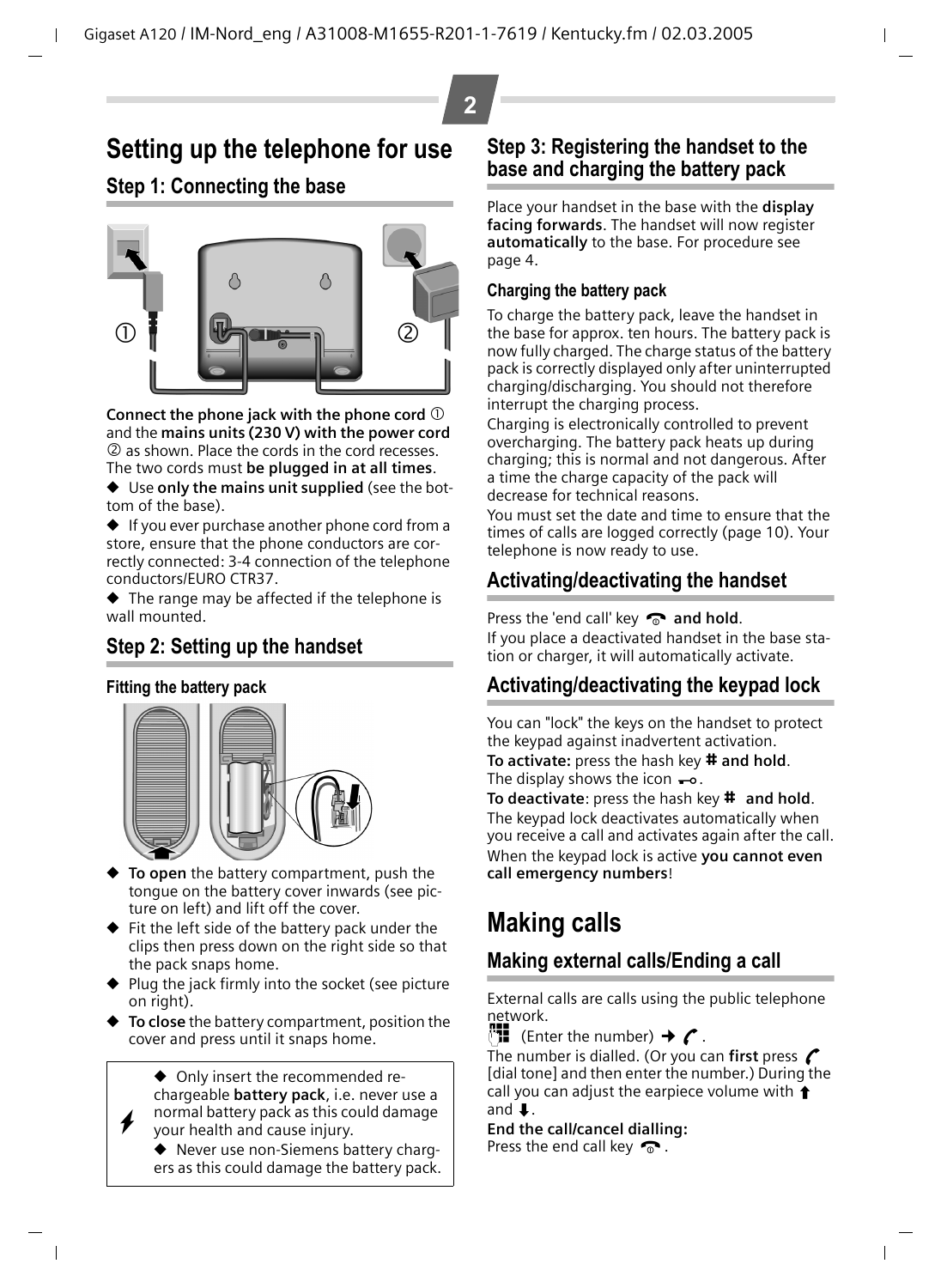## **Answering a call**

Your handset rings and you wish to take the call: Press the talk key  $\curvearrowright$ .

If "Auto Answer" is active [\(page 5\)](#page-4-2) just lift the handset out of its base/charging cradle.

## **Calling Line Identification**

When you get a call, the caller's number will be displayed on your handset; the caller's name will be displayed if it is stored in the directory .

#### **Requirements:**

- You have asked your network provider for the caller's number (CLIP) to be displayed on your handset screen.
- 2 The caller has asked the network provider for his number to be identified (CLI).

The display shows  $\langle \langle \rangle \rangle$  if you have not requested CLIP, **WITHHELD** if the caller has withheld CLI, or **UNAVAILABLE** if it has not been requested.

## **Muting**

You can mute you handset when making external calls. The other party hears a wait melody. You do not hear your caller either.

Press the display key **INT**. The call is 'held' (wait melody).

**To cancel the function: Press a briefly.** 

## **Using the directory and other lists**

## **Directory and speed dial list**

These two lists are used in the same way. To open the directory: Press  $\Box$ .

To open the speed dial list: Press  $\cdot \diamondsuit$ .

**Directory**: Can store up to 20 numbers and associated names.

**Speed dial list:** Can store up to 8 numbers (12 digits max.), e.g. private phone numbers, prefixes of network providers ("Call-by-Call") etc.

Press the  $\Box$  or  $\cdot \odot$  key to open the required list then press **MENU**. The following functions are available:

| <b>EDIT ENTRY</b> | Add/edit number and use to<br>dial |  |
|-------------------|------------------------------------|--|
| <b>NEW ENTRY</b>  | Save new phone number              |  |
| <b>SHOW ENTRY</b> | Show/edit number                   |  |
| <b>DELETE</b>     | Delete a single entry              |  |

**Storing a number in the directory/speed dial list** h/C¢ **MENU** ¢ **NEW ENTRY**

| 開OK | Enter phone number and confirm.                                                                                                                |
|-----|------------------------------------------------------------------------------------------------------------------------------------------------|
| 門OK | Directory: Enter name and confirm.<br>Speed dial: Enter the digit of the<br>required speed dial key (2-9), then<br>enter the name and confirm. |
|     | Long press (back to idle status).                                                                                                              |

Table for text/numerical entry: [see page 6.](#page-5-1) Cursor control: [see page 1.](#page-0-0)

#### **Dialling with the directory**

| Open the directory.                                  |
|------------------------------------------------------|
| Enter the first letter of the name.                  |
| If there is more then one entry,<br>select the name. |
| Press the talk key.                                  |

### **Speed dialling**

Example: Press key **3 long**  $\rightarrow$  **C**.

### <span id="page-2-0"></span>**Last number redial list**

This list contains the five last dialled numbers.  $\rightarrow$  (open the list)  $\rightarrow$  **MENU**.

The following functions are available:

| <b>EDIT ENTRY</b>  |  |
|--------------------|--|
|                    |  |
| <b>COPY TO DIR</b> |  |

**EDIT ENTRY** Add/edit number and use to dial

**Store number in directory** 

Clear the list:  $\rightarrow \rightarrow \rightarrow \text{MENU} + 6 \rightarrow \text{OK}$ .

### **Dialling a number**

You can select a number from the last number redial list:

 $\rightarrow \rightarrow \rightarrow$  Select an entry  $\rightarrow$  C.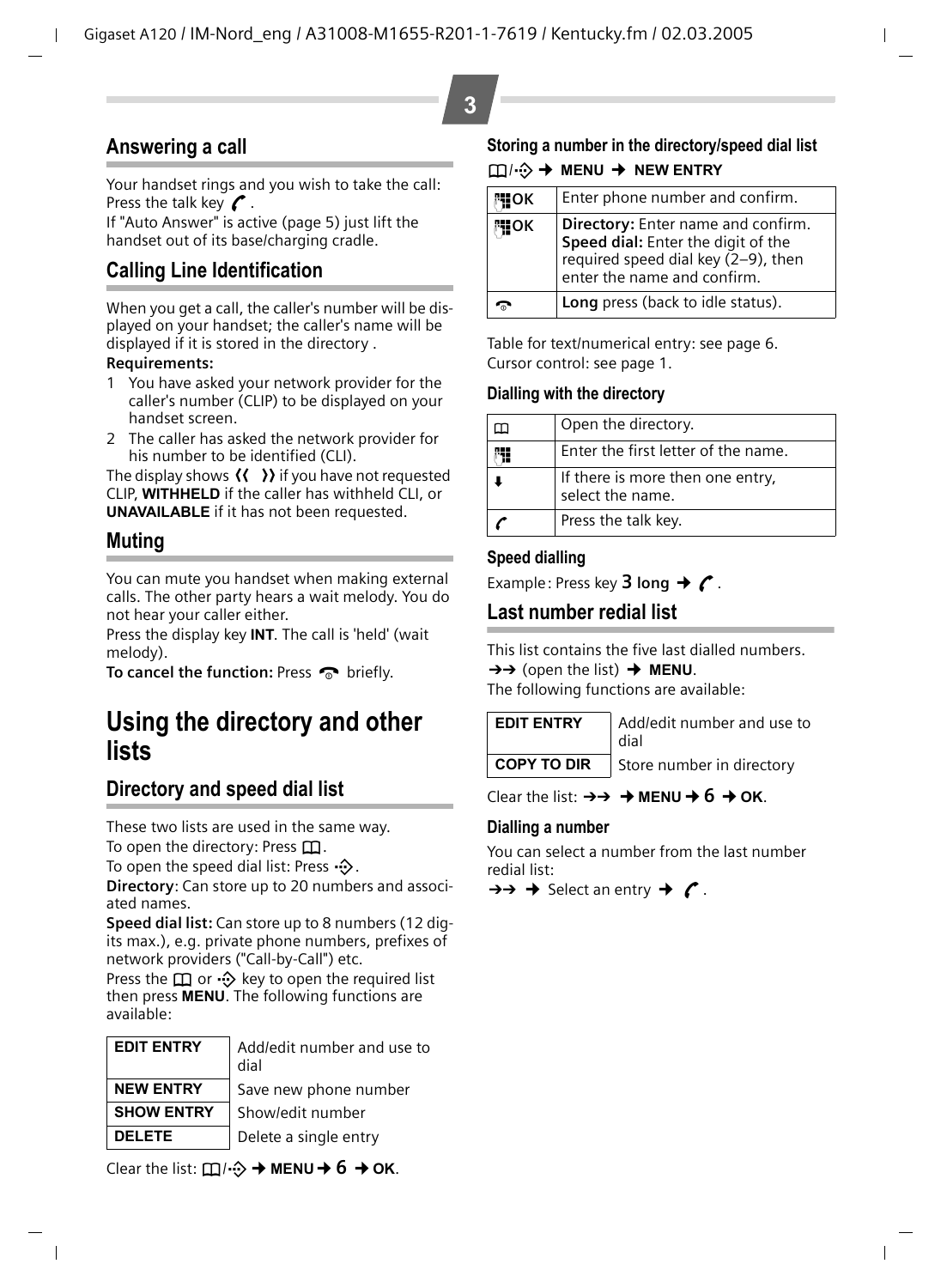## <span id="page-3-0"></span>**Calls list/Select services list**

Press the display key  $\leq$  to open the caller list and select services list (see Menu Tree, [page 10\)](#page-9-0). **Calls list:** The number of the last 30 **missed** calls

are stored. When the phone is in idle status, new missed calls are indicated by a flashing  $\mathbb{E}$ .

### **Example of how the calls list appears:**

| Number of old, read entries<br><b>CALLS 02/08</b> |
|---------------------------------------------------|
|                                                   |

Number of new entries

### **Opening the calls list and selecting an entry**

You can view entries you have already read.

|                                         | Open calls list.                                                                    |
|-----------------------------------------|-------------------------------------------------------------------------------------|
| <b>I</b> CALLS OK<br><b>CALLS 05/10</b> | Select the menu item and con-<br>firm.<br>The last incoming call is dis-<br>played. |
|                                         | Select entry.                                                                       |

### **Using the calls list**

Û¢ Select an entry (see above)¢ **MENU**. The following functions are available:

| <b>DELETE</b>      | Delete an individual number                 |
|--------------------|---------------------------------------------|
| <b>COPY TO DIR</b> | Store a number in the directory. Enter name |
| TIME               | Establish date and time of a call           |
| <b>STATUS</b>      | Read or not read                            |
| <b>DELETE LIST</b> | Delete complete calls list                  |

**Calling back a caller from the calls list:**

 $\Box$   $\rightarrow$  Select an entry  $\rightarrow$   $\prime$ .

## <span id="page-3-1"></span>**Registering and de-registering handsets**

You can register up to four handsets on your base station.

A Gigaset A12 handset that is not yet registered on a base is registered **automatically**. Other handsets must be registered **manually**.

### <span id="page-3-2"></span>**Automatic registering: Gigaset handset A12**

Any Gigaset A12 handset that is not registered to a base can be registered automatically. To register a handset for the first time, place it in the base with the **display facing forward**. Registering takes about 1 minute; a number of icons flash in the display. The handset is **automatically** assigned the next available internal number (1–4). This number appears in the top left of the display after successful registering, e.g. "2". If all of the internal numbers 1 to 4 are used up (i.e. four handsets have been registered), handset number 4 is de-registered and overwritten.

### <span id="page-3-3"></span>**Manual registering: Gigaset handset A12**

**1. On the handset: MENU → REGISTER HS →** enter your system PIN (default is 0000) **→ OK**. The display shows **REGISTER HS** during the registration procedure.

**2. On the base:** Within **60 sec.** of entering the system PIN, press the register/paging key on the front of the base [\(page 1\)](#page-0-1) and **hold** for approx. 3 sec. The registration process starts.

## **Manual registering: Other handsets**

Other handsets are registered as follows:

**1. On the handset:** Start to register your handset as described in its operating instructions.

**2. On the base:** Press the register/paging key on the front of the base [\(page 1\)](#page-0-1) for approx. 3 sec. The registration process starts.

## **De-registering handsets**

You can de-register another handset from any registered Gigaset A12 handset as follows:

**INT** → Select handset → MENU → **DE-REG H/SET → OK →** Enter the system PIN (default is 0000)  $\rightarrow$  OK  $\rightarrow$ 

### **DE-REGISTER?**  $\rightarrow$  OK  $\rightarrow \infty$ .

The internal number disappears from the de-registered handset. Handsets that have not been deregistered retain their internal number.

**4**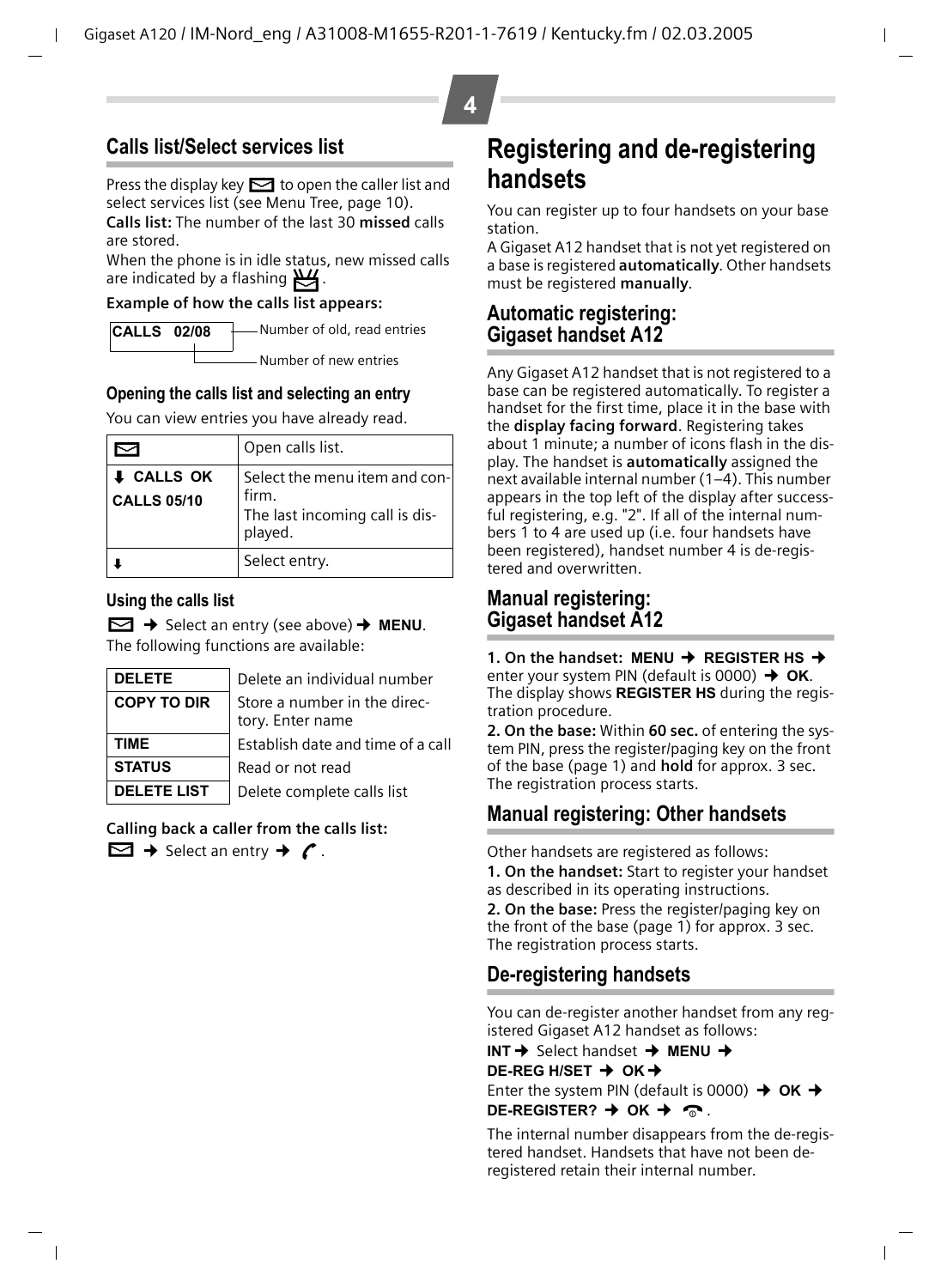# <span id="page-4-0"></span>**Using several handsets**

## **Internal calls**

Internal calls are no-cost calls to other handsets that are registered to the same base.

| <b>INT</b>    | Press the display key.<br>Your own handset is marked "<". | If yo<br>with<br>ond |
|---------------|-----------------------------------------------------------|----------------------|
| either        | Call a single handset:                                    | fror                 |
|               | Enter number of handset,<br>e.q. 2.                       | the<br>End<br>key    |
| or            | <b>Calling all handsets:</b>                              | set.                 |
| ∗             | Press the star key.                                       |                      |
| $\ldots$ then | Ending the call:                                          |                      |
|               | Press the end call key.                                   |                      |

## **Internal conference/Call connecting**

You are in conversation with an **external** caller. To confer:

**INT** (the external party hears the wait melody)  $\rightarrow$ Select a handset  $\rightarrow$  (confer with internal party).

### End: **MENU** ¢ **GO BACK** ¢ **OK.**

You are reconnected with the external caller. Or to connect the call:

**INT**  $\rightarrow$  Select a handset  $\rightarrow$   $\infty$  (announce the call if required)  $\rightarrow \infty$  Press the end call key. You can also press the end call key  $\bullet$  immediately (without announcing the call). If the internal party does not answer or is busy the call will come back to you automatically.

## **Barging in on an external call**

You are conducting an external call. An internal party can 'barge in' on your call and join in the conversation (all parties hear a beep). **Requirement:** The **BARGE IN** function is activated.

### **Activating/deactivating internal barge-in**

**MENU** ¢ **BASE SET** ¢ **ADD FEATURES** ¢ **BARGE IN**  $(\mathcal{J} = \text{on}).$ 

### **Internal barge-in**

The display shows **LINE IN USE**. You wish to barge in on the call.

 $\curvearrowright$  Press the talk key.

You are connected. All parties hear a signal tone. The display shows **CONFERENCE**.

If one of the internal parties presses the end call key  $\odot$ , a signal tone sounds. This does not affect the connection between the other handset and the external caller.

## <span id="page-4-1"></span>**Looking for a handset ("paging")**

**5**

If you have mislaid your handset you can page it with the help of the base. To do this, **briefly** (2 seconds max.) press the register/paging key on the front of the base [\(page 1\).](#page-0-1) All handsets will ring at the same time.

End paging: **Briefly** press the registration/paging key (on the base) or the talk key  $\curvearrowright$  on any handset.

Pressing the registration/paging key for

**more than 2 seconds** puts the base into registration mode. The handsets will not ring in this case.

## **Handset settings**

## **Changing the display language**

You can view the display texts in different languages.

**MENU**  $\rightarrow$  **92**  $\rightarrow$  Select language

(e.g. digit combination Q1 for German):

| 0 <sub>1</sub>                                  | German                         | 06                           | Finnish                   |
|-------------------------------------------------|--------------------------------|------------------------------|---------------------------|
| 0 <sub>2</sub>                                  | English                        | 07                           | Polish                    |
| $\overline{3}$<br>0<br>$\Omega$<br>4<br>-5<br>0 | Danish<br>Norwegian<br>Swedish | -8<br>$\mathbf{0}$<br>9<br>ŋ | Croat<br>Czech<br>Russian |

## <span id="page-4-2"></span>**Activating/deactivating Auto Answer**

When you get a call you can simply lift the handset out of the base or charger without having to press the talk key  $\curvearrowleft$ .

To activate: MENU **→ 911**. To deactivate: MFNU  $\rightarrow$  9.1 Q.

### **Activating/deactivating battery warning tone**

If this function is activated, a beep sounds in idle status when the battery pack is almost flat. To deactivate: MENU → 940.

To activate: MFNU  $\rightarrow$  941.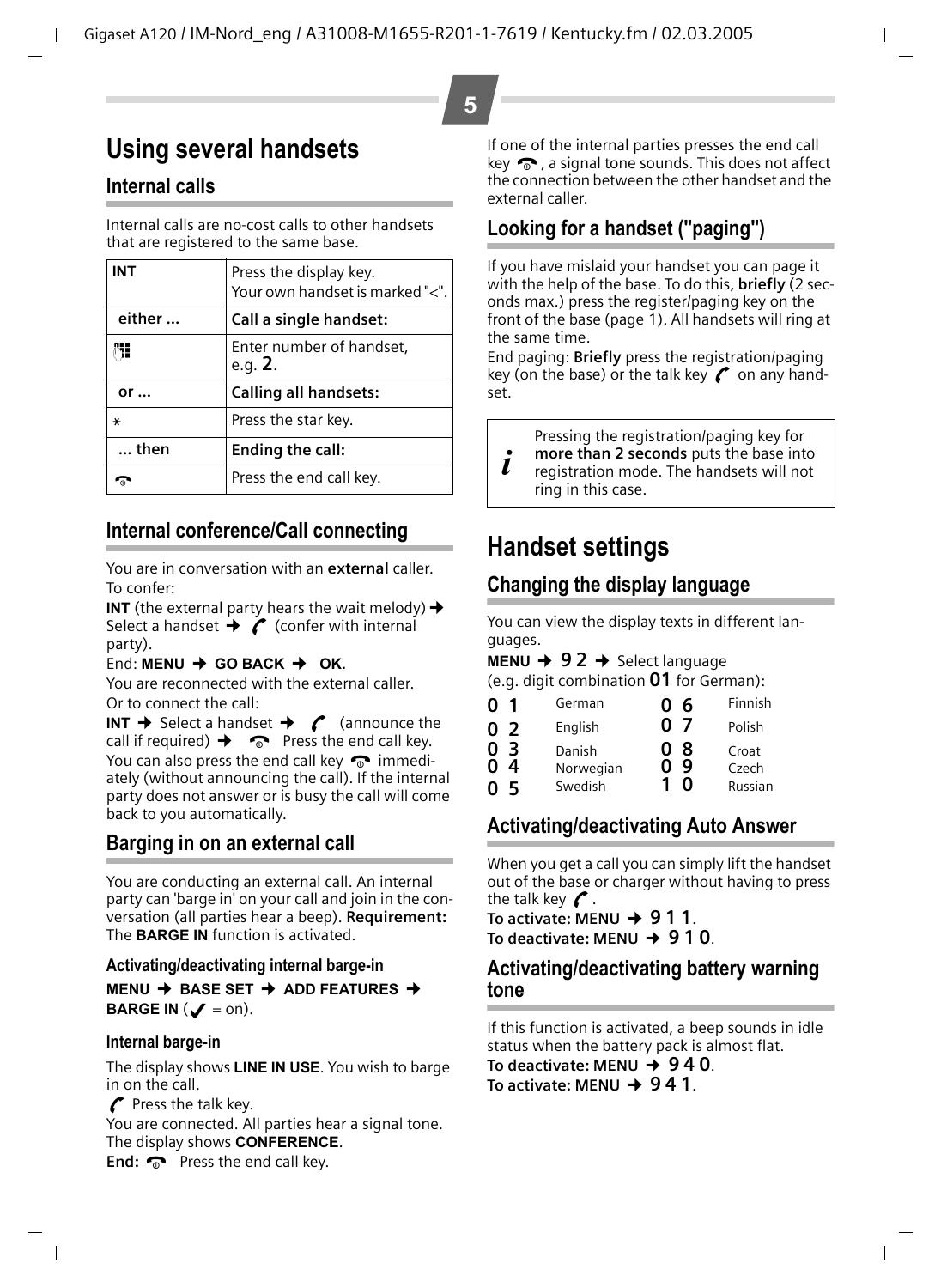## **Resetting the handset**

Restoring the factory settings of the handset will **not** affect entries in the directory, the calls list or the speed dial list or the handset's registration to the base.

 $MENU + 93 + RESET$ ?  $\rightarrow$  OK.

### **Base station settings**

#### **Changing pause after line seizure**

You can change the length of the pause that is inserted between pressing the talk key  $\curvearrowright$  and sending the number:

**MENU**  $\rightarrow$  **8916**  $\rightarrow$  The digit for the current pause length flashes: **1** = 1 sec.; **2** = 3 sec.;  $3 = 7$  sec.;  $4 = 2.5$  sec.  $\rightarrow$  Enter digit  $\rightarrow$  OK.

### **Changing the pause after the Recall key (dial pause)**

You can change the length of the dial pause if your PABX requires this (refer to the operating instructions of the PABX):

**MENU**  $\rightarrow$  **8912**  $\rightarrow$  The digit for the current pause length flashes: **1** = 800 ms; **2** = 1600 ms;  $3 = 3200 \text{ ms} \rightarrow$  Enter digit  $\rightarrow \text{OK}$ .

To insert a dial pause: press  $\bf R$  for 2 seconds. A "P" appears in the display.

# **Appendix**

### <span id="page-5-1"></span>**Character set chart**

Press the required key the number of times indicated.

|   | 1 x                                       |  |  | 2x 3x 4x 5x 6x |  |  |
|---|-------------------------------------------|--|--|----------------|--|--|
|   |                                           |  |  |                |  |  |
|   | Space                                     |  |  |                |  |  |
| # | # (appears in display as $\blacksquare$ ) |  |  |                |  |  |
|   | $\star$                                   |  |  |                |  |  |

### **Specifications**

#### **Power consumption**

In ready status: approx. 2 Watt. During charging: approx. 3 Watt. During a call: approx. 2 Watt.

#### <span id="page-5-0"></span>**General specifications**

| Range                           | up to 300 m outdoors, up to<br>50 m indoors            |  |  |
|---------------------------------|--------------------------------------------------------|--|--|
| Mains unit                      | 230 V ~/50 Hz                                          |  |  |
| Operating temperature           | +5 °C to +45 °C                                        |  |  |
| Dimensions/Base                 | $115 \times 74 \times 87$ mm (W $\times$ L $\times$ H) |  |  |
| Dimensions/Handset              | $51 \times 155 \times 35$ mm (W $\times$ L $\times$ H) |  |  |
| Weight/Handset                  | approx. 102 g (excluding bat-<br>tery pack)            |  |  |
| Weight/Base                     | approx. 116 q                                          |  |  |
| Re-chargeable battery<br>pack   | NiMH, 2xAAA Pack                                       |  |  |
| Battery pack re-order<br>number | V30145-K1310-X359.<br>A5B00075178739                   |  |  |
| Battery pack capacity           | 550 mAh                                                |  |  |
| Charging time                   | approx. 10 hours in base                               |  |  |
| Calling time                    | up to 10 hours                                         |  |  |
| Standby time                    | up to 140 hours (6 days)                               |  |  |



Issued by Siemens Communications Haidenauplatz 1 D-81667 Munich © Siemens AG 2005 All rights reserved. Subject to availability. Right of modification reserved. Printed in Germany. Siemens Aktiengesellschaft http://www.siemens.com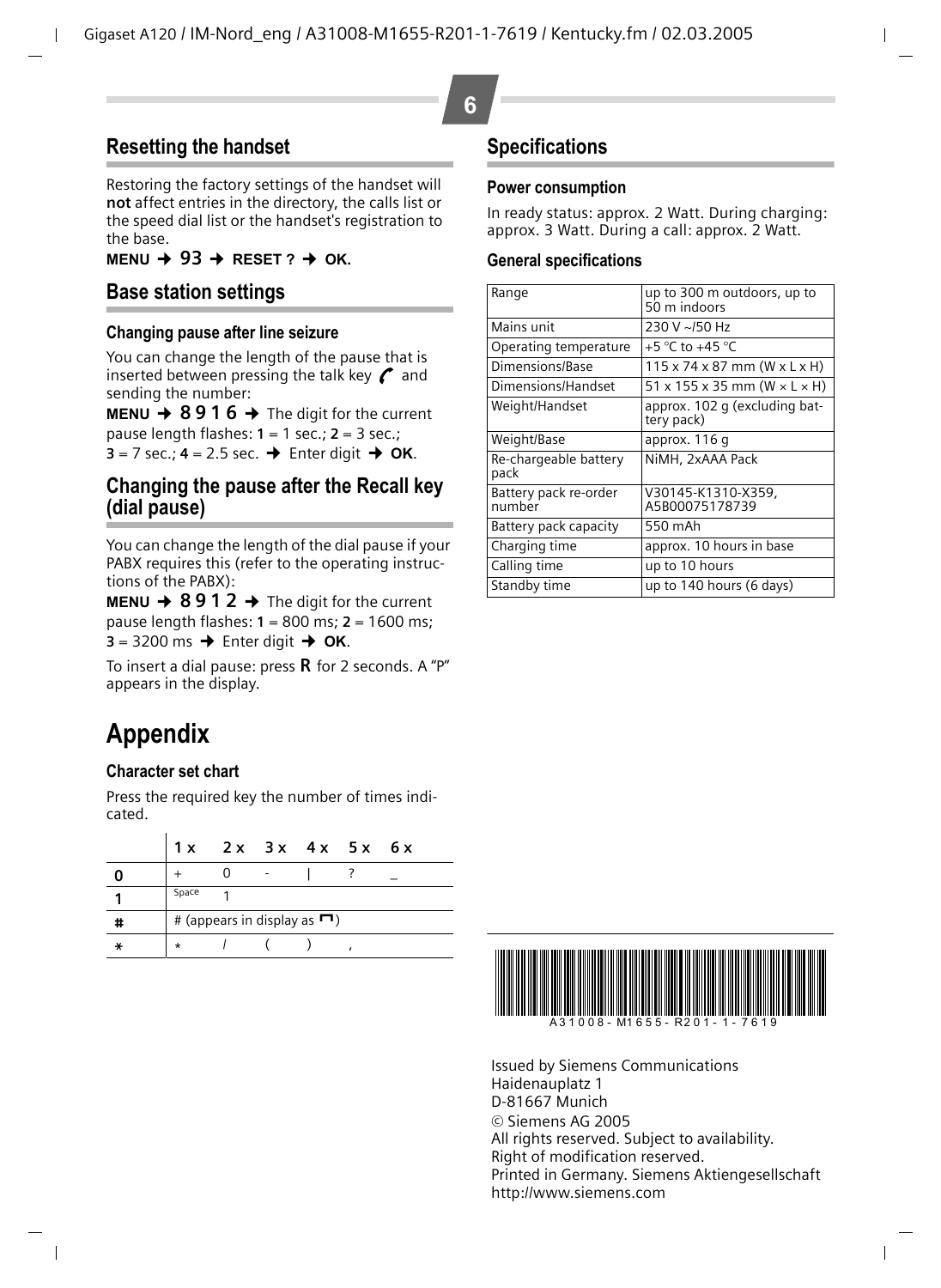## **Care**

Wipe the base station and handset with a **damp cloth** or an antistatic wipe. **Never** use a dry cloth! This can cause static!

## <span id="page-6-0"></span>**Contact with liquid**

If the handset has come into contact with liquid:

- 1 **Switch the handset off and remove the battery pack immediately**.
- 2 Allow the liquid to drain from the handset.
- 3 Pat all parts dry, then place the handset with the battery compartment open and the keypad facing down in a dry, warm place **for at least 72 hours** (**not** in a microwave, oven etc.).
- **4 Do not activate the handset again until it is dry.**

When it has fully dried out you will normally be able to use it again.

## <span id="page-6-1"></span>**Questions and answers**

If you have any queries about the use of your telephone, go to

[www.siemens.com/gigasetcustomercare](http://www.siemens.com/gigasetcustomercare  )

for assistance 24/7. The table below contains a list of common problems and possible solutions. **!**

| Problem                                                                                    | Cause                                                                                                                                                        | Solution                                                                                                                                                                   |  |
|--------------------------------------------------------------------------------------------|--------------------------------------------------------------------------------------------------------------------------------------------------------------|----------------------------------------------------------------------------------------------------------------------------------------------------------------------------|--|
| Nothing<br>appears in the<br>display.                                                      | The handset is not<br>switched on.<br>Battery pack is<br>flat.                                                                                               | Press the end call<br>key $\widehat{\mathbb{R}}$ for approx.<br>5 seconds or place<br>the handset in the<br>hase.<br>Charge/replace the<br>battery pack (page 2).          |  |
| No response<br>to key press,<br>"HOLD KEY"<br>appears in the<br>display.                   | The keypad lock is<br>activated.                                                                                                                             | Press the hash key <b>井</b><br>for approx. 2 sec<br>(page 2).                                                                                                              |  |
| No wireless<br>connection to<br>the base, dif-<br>ferent icons<br>flash in the<br>display. | The handset is<br>outside the range<br>of the base.<br>The handset is not<br>registered.<br>The base is not<br>switched on.<br>Cords not routed<br>correctly | Move the handset<br>closer to the base.<br>Register the handset<br>(page 4).<br>Check the power con-<br>nector at the base<br>(page 2).<br>Check cord routing<br>(page 2). |  |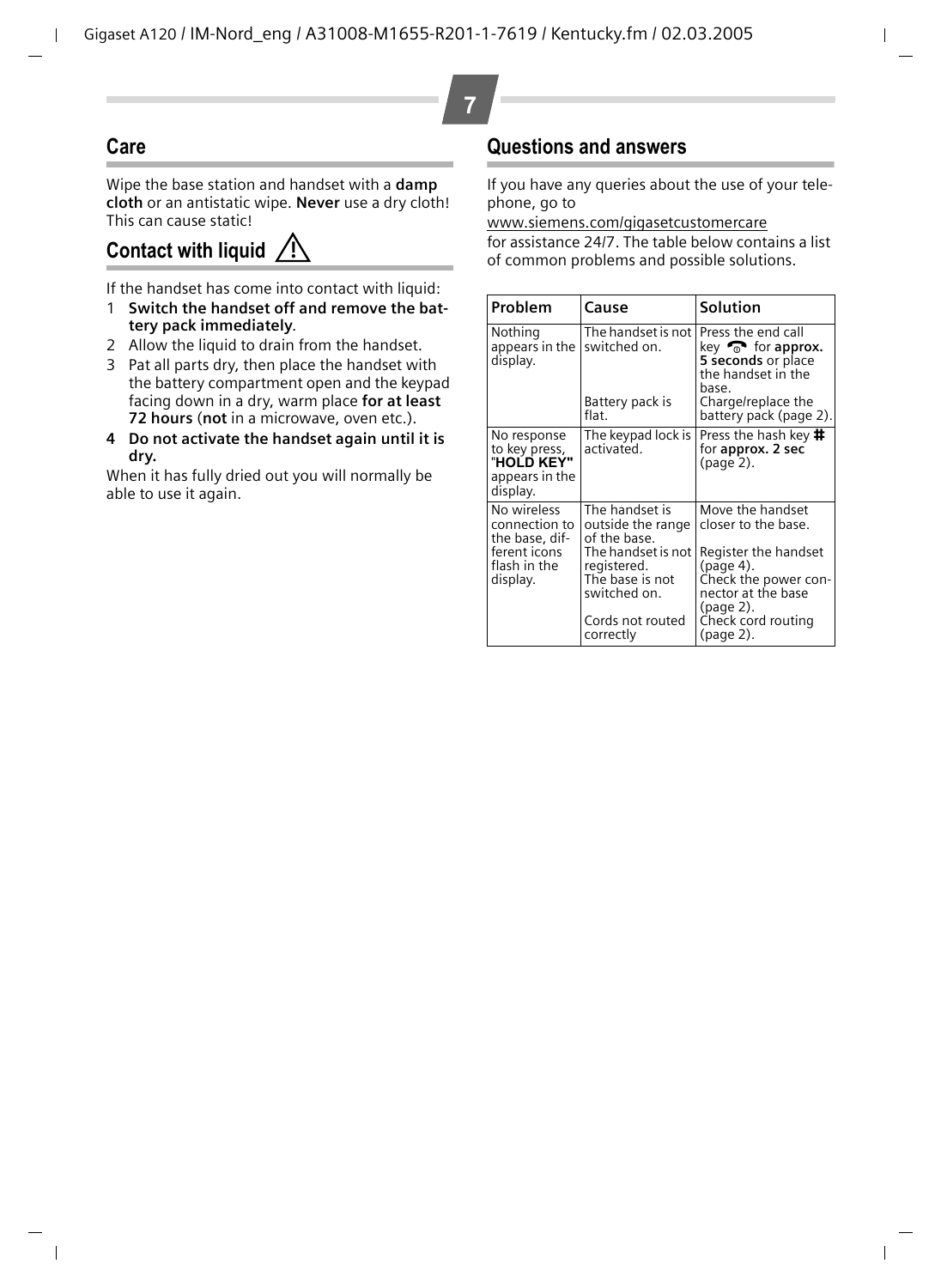## **Service (Customer Care)**

You can get assistance easily when you have technical questions or questions about how to use your device by using our online support service on the Internet at:

#### **www.siemens.com/customercare**

This site can be accessed at any time wherever you are. It will give you 24/7 support for all our products. It also provides interactive troubleshooting, a list of FAQs and answers plus user guides for you to download. You will also find frequently asked questions and answers in the **Questions and Answers** section of this user guide [\(page 7\)](#page-6-1).

If the device needs to be repaired, please contact one of our Customer Care Centers:

| Abu Dhabi. 0 26 42 38 00         |
|----------------------------------|
| Argentina 0 80 08 88 98 78       |
| Australia 18 00 62 24 14         |
| Austria 05 17 07 50 04           |
|                                  |
| Bangladesh. 0 17 52 74 47        |
| Belgium 0 78 15 22 21            |
| Bosnia Herzegovina 0 33 27 66 49 |
| Brazil. 0 80 07 07 12 48         |
| ----<br>Brunei 02 43 08 01       |
| Bulgaria. 02 73 94 88            |
| Cambodia 12 80 05 00             |
| Canada 1 88 87 77 02 11          |
| China  0 21 50 31 81 49          |
| Croatia 0 16 10 53 81            |
| Czech Republic 02 33 03 27 27    |
| Denmark 35 25 86 00              |
| Dubai 0 43 96 64 33              |
|                                  |
| Estonia 06 30 47 97              |
| Finland 09 22 94 37 00           |
| France. 01 56 38 42 00           |
| Germany. 01805 333 222           |
| Greece  0 80 11 11 11 16         |
| Hong Kong 28 61 11 18            |
| Hungary 06 14 71 24 44           |
| Iceland 5 11 30 00               |
| India 01 13 73 85 89 - 98        |
| Indonesia 0 21 46 82 60 81       |
| Ireland 18 50 77 72 77           |
| Italy02 66 76 44 00              |
| Ivory Coast 80 00 03 33          |
| Jordan. 0 64 39 86 42            |
| Kenya  2723717                   |
| Kuwait  2454178                  |
|                                  |
| Lebanon 01 44 30 43              |
|                                  |
| Lithuania. 8 22 74 20 10         |

| Luxembourg  43 84 33 99             |
|-------------------------------------|
| Macedonia02 13 14 84                |
| Malaysia. 03 21 63 11 18            |
| Malta 00 35 32 14 94 06 32          |
| Mauritius 2 11 62 13                |
| Mexico01 80 07 11 00 03             |
| Morocco 22 66 92 09                 |
| Netherlands 0900-3333102            |
| New Zealand 08 00 27 43 63          |
| Norway 22 70 84 00                  |
| 79 10 12                            |
| Pakistan 02 15 66 22 00             |
| Philippines 0 27 57 11 18           |
| Poland  08 01 30 00 30              |
| Portugal 8 00 85 32 04              |
|                                     |
| Romania  02 12 04 60 00             |
| Russia. (800) 200 10 10             |
| Saudi Arabia 0 22 26 00 43          |
| Serbia. 01 13 22 84 85              |
| Singapore 62 27 11 18               |
| Slovak Republic 02 59 68 22 66      |
| Slovenia 0 14 74 63 36              |
| South Africa. 08 60 10 11 57        |
| Spain 9 02 11 50 61                 |
| Sweden 0 87 50 99 11                |
| Switzerland 08 48 21 20 00          |
| Taiwan 02 25 18 65 04               |
| Thailand. 0 22 68 11 18             |
| Tunisia 01 71 10 81<br>08           |
| Turkey 0 21 65 79 71 00             |
| Ukraine 8 80 05 01 00 00            |
| United Arab Emirates  0 43 31 95 78 |
| United Kingdom 0 87 05 33 44 11     |
| USA 18887770211                     |
| Vietnam45 63 22 44                  |
|                                     |

Please have your record of purchase ready when calling.

Replacement or repair services are not offered in countries where our product is not sold by authorised dealers.

**8**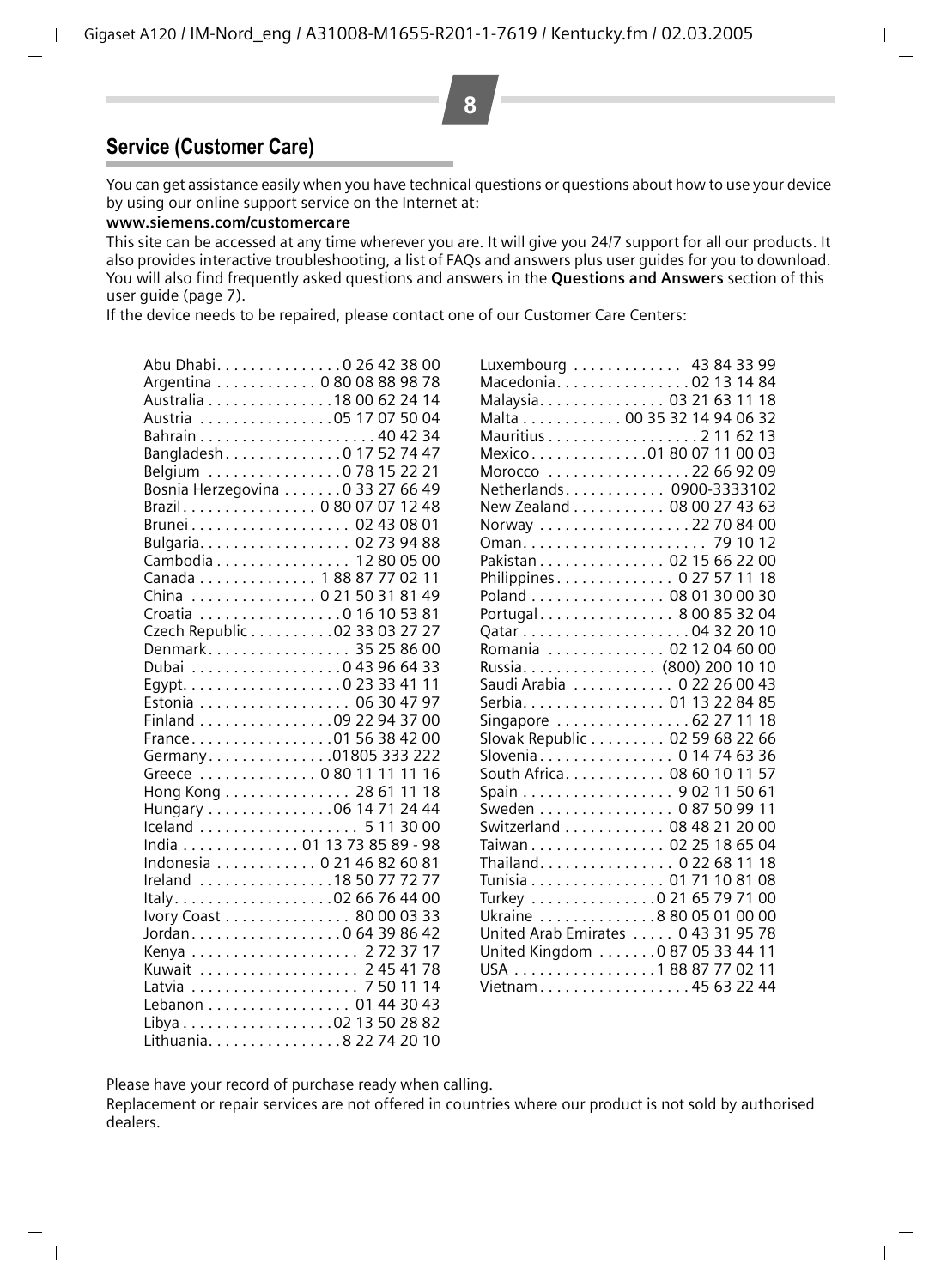## **Authorisation**

Your Gigaset is intended for operation in your country, as depicted on the underside of the base station and the packaging. Country-specific conditions have been taken into account. The CE mark certifies conformity of the device with the essential requirements of the R&TTE directive.

### **Excerpt from the original declaration:**

"We, Siemens AG, declare, that the above mentioned product is manufactured according to our Full Quality Assurance System certified by CETECOM ICT Services GmbH with ANNEX V of the R&TTE-Directive 99/5/EC. The presumption of conformity with the essential requirements regarding Council Directive 99/5/EC is ensured" Senior Approvals Manager

The Declaration of Conformity (DoC) has been signed. In case of need, a copy of the original DoC can be made available via the company hotline.

 $\zeta(\epsilon)$ 0682